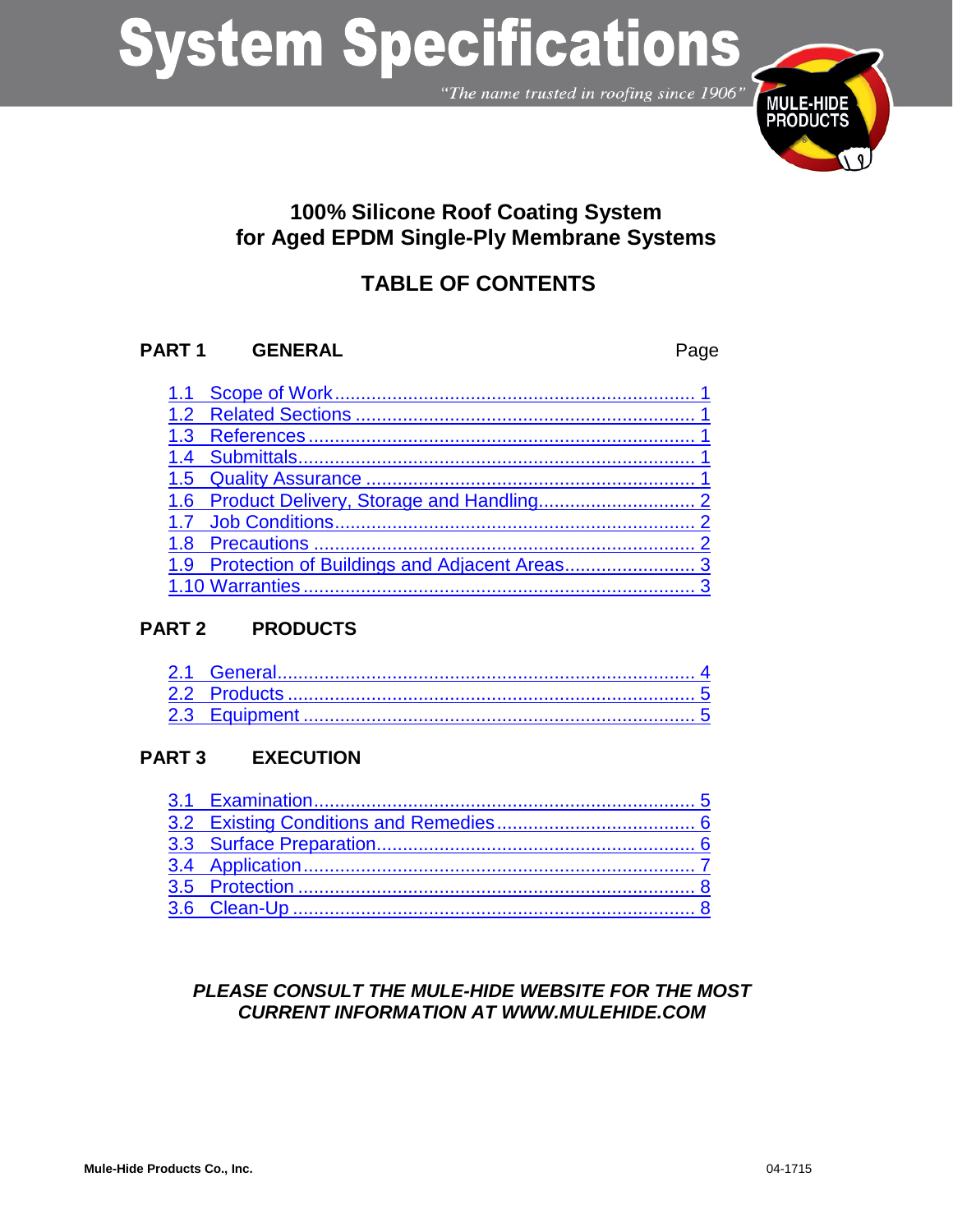"The name trusted in roofing since 1906"



# **100% Silicone Roof Coating System for Aged EPDM Single-Ply Membrane Systems**

# **Part 1 General** December 2021

This specification is a guide for coating and restoration of aged non-ballasted EPDM single-ply roof systems utilizing the Mule-Hide 100% Silicone Roof Coating and accessory products.

# <span id="page-1-0"></span>**1.1 Scope of Work**

- A. Contractor will provide all labor, equipment and Mule-Hide labeled materials necessary to install a 100% Silicone Roof Coating System.
- B. Mule-Hide's most current Product Data Sheets and installation instructions shall be followed in conjunction with this specification.
- C. Contractor is solely responsible to complete all necessary repairs to the existing roof system to restore it to a structurally sound, watertight condition using similar materials prior to installing the 100% Silicone Roof Coating System.

# <span id="page-1-1"></span>**1.2 Related Sections**

- A. Related sections may or may not be applicable to this specification.
- B. Section 07 62 00: Sheet Metal Flashing and Trim: Metal flashing and counterflashing installation and requirements.
- C. Section 22 30 00: Plumbing: Roof drains, scuppers, gutters and downspout installation and requirements.

#### <span id="page-1-2"></span>**1.3 References**

- A. ASTM D6694 Standard Specification for Liquid-Applied Silicone Coating
- B. NRCA Roofing and Waterproofing Manual
- C. Underwriters Laboratories Building Materials Directory
- D. CRRC (Cool Roof Ratings Council)

# <span id="page-1-3"></span>**1.4 Submittals**

- A. Submit Product Data Sheets (PDS) confirming physical and performance properties of each product used in the system.
- B. Submit Safety Data Sheets (SDS) for each product used in the system.
- C. Submit a roof survey including roof type, measurements and descriptions of the condition of the seams, penetrations, drains, gutters, known leaks and a moisture scan or test cuts with an indication of moisture content. Photographs of all conditions should be included in the submission.
- D. Submit a sample copy of the requested warranty type.

# <span id="page-1-4"></span>**1.5 Quality Assurance**

- A. Manufacturer Qualifications: Mule-Hide Products Co., Inc. shall provide a roofing system that meets or exceeds the criteria listed in this section.
- B. When a project requires an NDL ("No Dollar Limit") System Warranty the Mule-Hide Roof Coating System shall be installed in compliance with Mule-Hide published Specifications and Details exclusively by an independent Mule-Hide Warranty Eligible Contractor.
- C. Supplier shall retain batch samples of all coating products used in the system for a minimum of 5 years.
- D. Prior to work commencing, the Mule-Hide Warranty Eligible Contractor shall submit a fully completed Silicone Roof Coating System Warranty Application to the Mule-Hide Technical Department. Included shall be an accurately dimensioned roof drawing plus photos of any unusual flashing details or roof conditions.
- E. Contractor shall furnish all insurance, licenses, permits and certifications as required by local authorities and/or the property owner.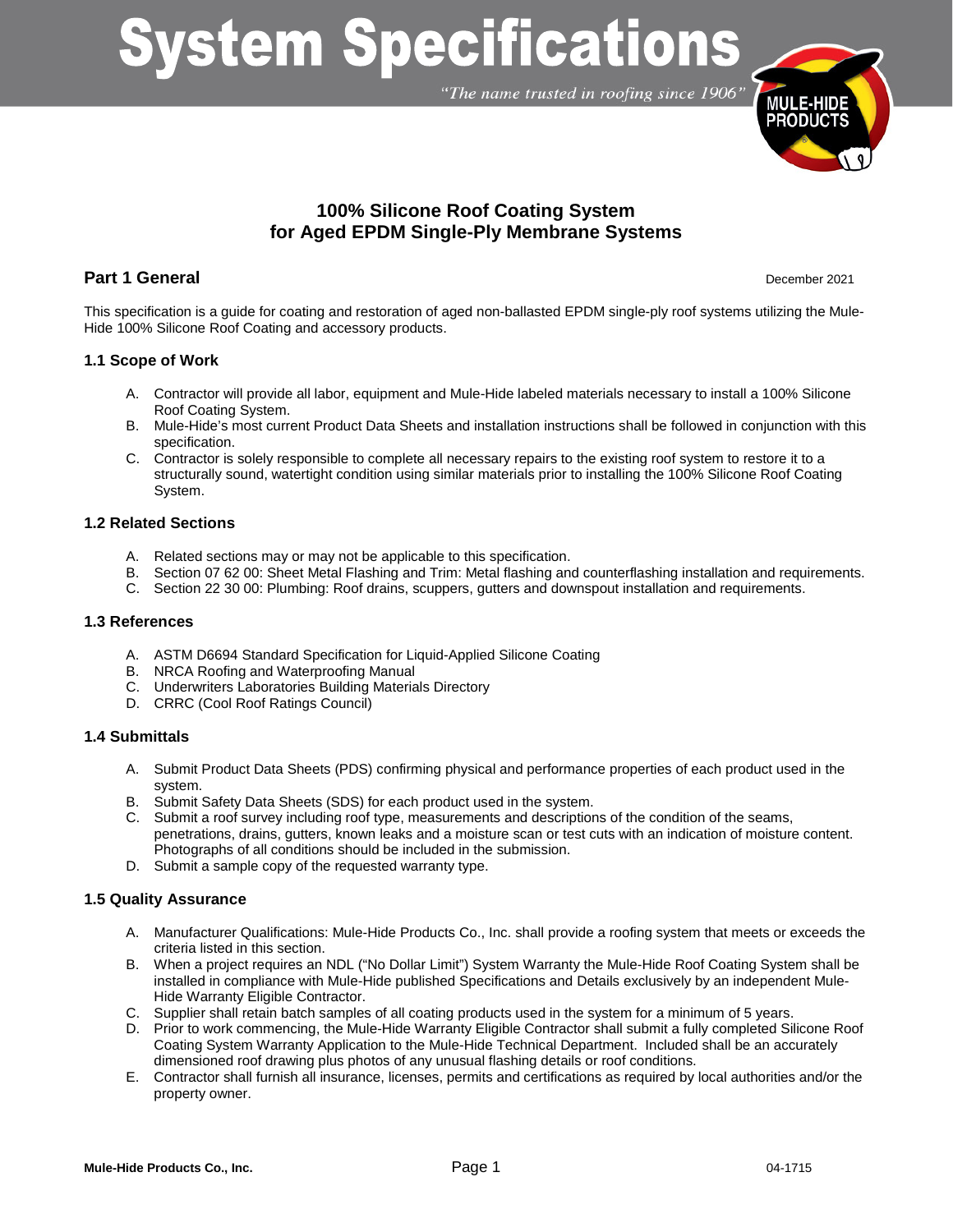100% SILICONE ROOF COATING SYSTEM FOR AGED EPDM SINGLE-PLY MEMBRANE SYSTEMS December <sup>2021</sup>

F. Contractor shall ensure that all work performed at the site shall be in accordance with National Roofing Contractors Association (NRCA) Low Slope Roofing Manual recommendations and all other pertinent guidelines issued by the NRCA in reference to other types of construction present at the job site.

# <span id="page-2-0"></span>**1.6 Product Delivery, Storage and Handling**

- A. All products delivered to the job site shall be in their original unopened containers or wrappings and clearly labeled with the manufacturer's name, product identification and date of manufacture.
- B. Store all materials in a dry, clean area protected from the elements and damage. Place all stored materials on pallets and cover with a tarpaulin. Keep out of direct contact with sunlight.
- C. All liquid products and caulks shall be stored at temperatures between 60°F and 80°F. Materials exposed to lower temperatures affect the workability and performance of the product. Products shall be restored to the above temperature prior to use.
- D. All flammable materials shall be stored in a cool, dry area away from open flames and sparks. Follow precautions outlined on containers or supplied by the material manufacturer/supplier.
- E. All materials determined as being damaged (confirmed by Mule-Hide) due to improper storage on the job site are to be replaced with new materials.

# <span id="page-2-1"></span>**1.7 Job Conditions**

- A. The roof must be structurally sound, clean, dry and free of areas of ponding water, ice, snow, rain or dew, oils, grease, particulate matter or other debris.
- B. Roof must be inspected for the following existing conditions:
	- 1. Peeling and chalking of previous coatings
	- 2. Poorly attached vents or other projections
	- 3. Open seams and side laps
	- 4. Insufficient slope, damaged membrane or insulation
	- 5. Loose membrane on fully adhered roof systems
	- 6. Areas of ponding water areas of dirt/debris accumulation
	- 7. Broken or improperly flashed pipes
	- 8. Broken or missing drain components
	- 9. Loose or damaged perimeter edge metal
	- 10. Deteriorated, damaged, or loose flashings
	- 11. Damaged or wet insulation or substrates
- C. All deficiencies including all sources of leaks must be properly corrected prior to the installation of the new Silicone Roof Coating System.
- D. The contractor shall follow and comply with all safety regulations as recommended by OSHA.
- Any unusual or concealed condition discovered during the preparation of the existing roof surface or the installation of the Silicone Roof Coating System is to be reported to the owner and Mule-Hide immediately in writing. Work is to be halted until the owner has responded with a solution to the problems.
- F. All local building codes and requirements should be followed where applicable. It is the roofing contractor's sole responsibility to determine and ensure that the roofing system selected complies with all local codes and requirements.
- G. All air intake ventilation equipment should be shut off and all ductwork openings should be temporarily sealed during product application.

# <span id="page-2-2"></span>**1.8 Precautions**

- A. Coatings may require mixing immediately prior to application. If mixing is required, mix at low speed to avoid entraining air into the coating. Coatings shall be mixed no more than 1 (one) hour prior to use.
- B. This product cures through absorption of moisture from the air. Avoid entraining air when mixing. Do not mix at high speeds.
- C. Remixing of 100% Silicone Roof Coating is permitted as necessary.
- D. Remixing of Mule-Hide 2-Part Epoxy Primer after expiration of its pot life is not permitted.
- E. No products with a "Flash Point" below 100°F shall be permitted due to associated fire hazard.
- F. No products with chlorinated "Toxic Exempt" solvents including perchloroethylene, 111 trichloroethane or methylene chloride or isocyanates shall be utilized due to the associated health hazards to workers and building occupants.
- G. No asphalt or vegetable based oils may be used in the production of any product included in this specification.
- H. Materials should be maintained at a minimum temperature of 50°F for 24 hours prior to the application to ensure the optimal application qualities.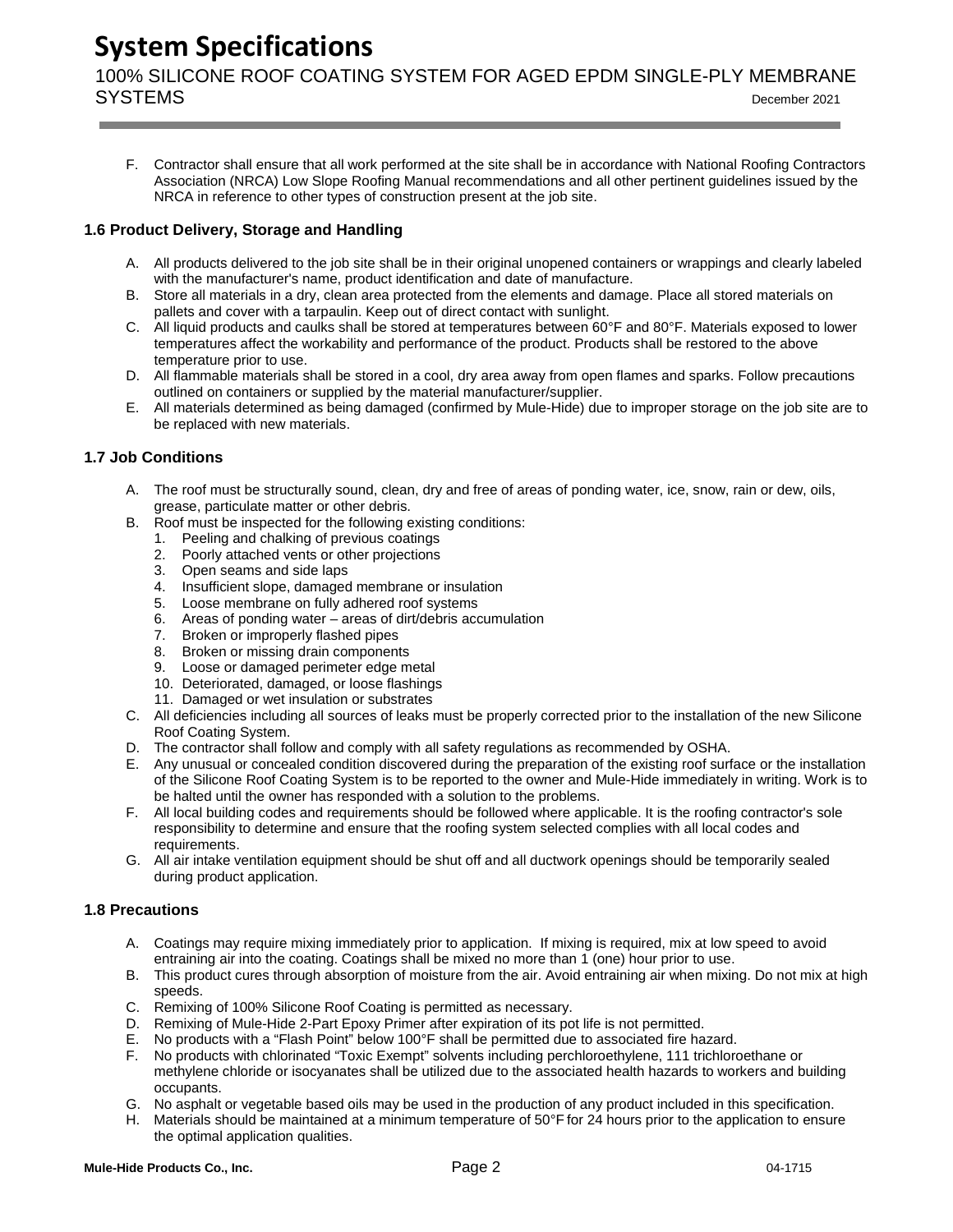100% SILICONE ROOF COATING SYSTEM FOR AGED EPDM SINGLE-PLY MEMBRANE SYSTEMS December <sup>2021</sup>

- 
- I. Do not apply coating when ambient temperature is within  $5^{\circ}$ F of the dew point.<br>J. Do not apply coatings during or just before rain, inclement weather or on frost of Do not apply coatings during or just before rain, inclement weather or on frost covered or wet surfaces.
- K. The roof surface must be a minimum of 35° F to ensure that frozen condensation is not present on the roof surface.
- L. The roof surface should not exceed a maximum of 100°F to avoid blisters and pinholes.

#### **1.9 Protection of Buildings and Adjacent Areas**

- A. It is the sole responsibility of the installing contractor to protect all surfaces adjacent to the surfaces to be coated including but not limited to, windows, doors, equipment and wall surfaces, either from overspray, brushing or rolling of the coatings being installed.
- B. All roof top air intake equipment should be turned off and all openings should be sealed to prevent any fumes from entering the building.
- C. When spraying, parking lots adjoining the building should be blocked off sufficiently to protect vehicles from wind borne overspray.

#### <span id="page-3-0"></span>**1.10 Warranties**

Mule-Hide Roof Coating NDL System Warranties ("System Warranties") are available for commercial projects when approved by Mule-Hide and installed in compliance with Mule-Hide's published specifications and details. System warranties are only available when applied for and installed by Mule-Hide Warranty Eligible Contractors. System Warranties are not available for residential projects. The Roof Coatings Material-Only Limited Warranty is available for both residential and commercial projects. Mule-Hide defines a residential project as a single-family dwelling.

- A. Roof Coatings Warranty Application forms must be fully completed and submitted to the Mule-Hide Technical Department prior to beginning the project. Issuance of a warranty will be dependent upon completion of the project to the satisfaction of Mule-Hide and payment of any required warranty fees. Mule-Hide reserves the right to decline to issue any warranties for projects completed before the submittal of the proper Warranty Application to Mule-Hide.
- B. Mule-Hide 50-year Silicone Limited Material Warranty
	- 1. Mule-Hide offers a 50-year Silicone Limited Material Warranty for residential and commercial projects. This warranty maintains that the silicone coating, when applied at a minimum rate of 1.5 gallons per 100 sf. will retain its physical properties for the specified period, be free of manufacturing defects and not breakdown due to normal environmental conditions. This warranty does not include coverage for labor costs, leaks due to workmanship of the installed products, leaks caused by movement or deterioration of the existing roof surface to which the Silicone Roof Coating has been applied, leaks caused by other substrate conditions, other components not supplied by Mule-Hide and does not cover the appearance, cleanliness, discoloration or staining of the coating for any reason.
	- 2. Mule-Hide does not perform inspections of the installation before issuing the 50-year Silicone Limited Material Warranty. A Mule-Hide Warranty Application and proof of purchase (invoice) must be submitted to Mule-Hide to obtain this warranty. See the Mule-Hide 50-year Silicone Limited Material Warranty sample for specific terms and conditions. This warranty is not transferrable.
- C. Mule-Hide's Roof Coatings NDL System Warranties for Commercial Buildings
	- 1. Mule-Hide offers a 10, 15 or 20-year Roof Coatings NDL System Warranties. The Roof Coatings NDL System Warranty is available through Mule-Hide Warranty Eligible Contractors only for commercial projects. This warranty is not available for residential projects. This warranty covers leaks due to manufacturing defects, premature weathering and the contractor's workmanship of the installed product. This warranty does not cover leaks due to movement or deterioration of the existing roof surface to which the Silicone Roof Coating System has been applied, leaks caused by other substrate conditions, components not supplied by Mule-Hide and does not cover the appearance, cleanliness, discoloration or staining of the coating for any reason.
	- 2. See the Mule-Hide Roof Coatings NDL System Warranty sample for specific terms and conditions. Please contact the Mule-Hide Technical Department for information and requirements regarding the Mule-Hide Roof Coatings System Warranty Program.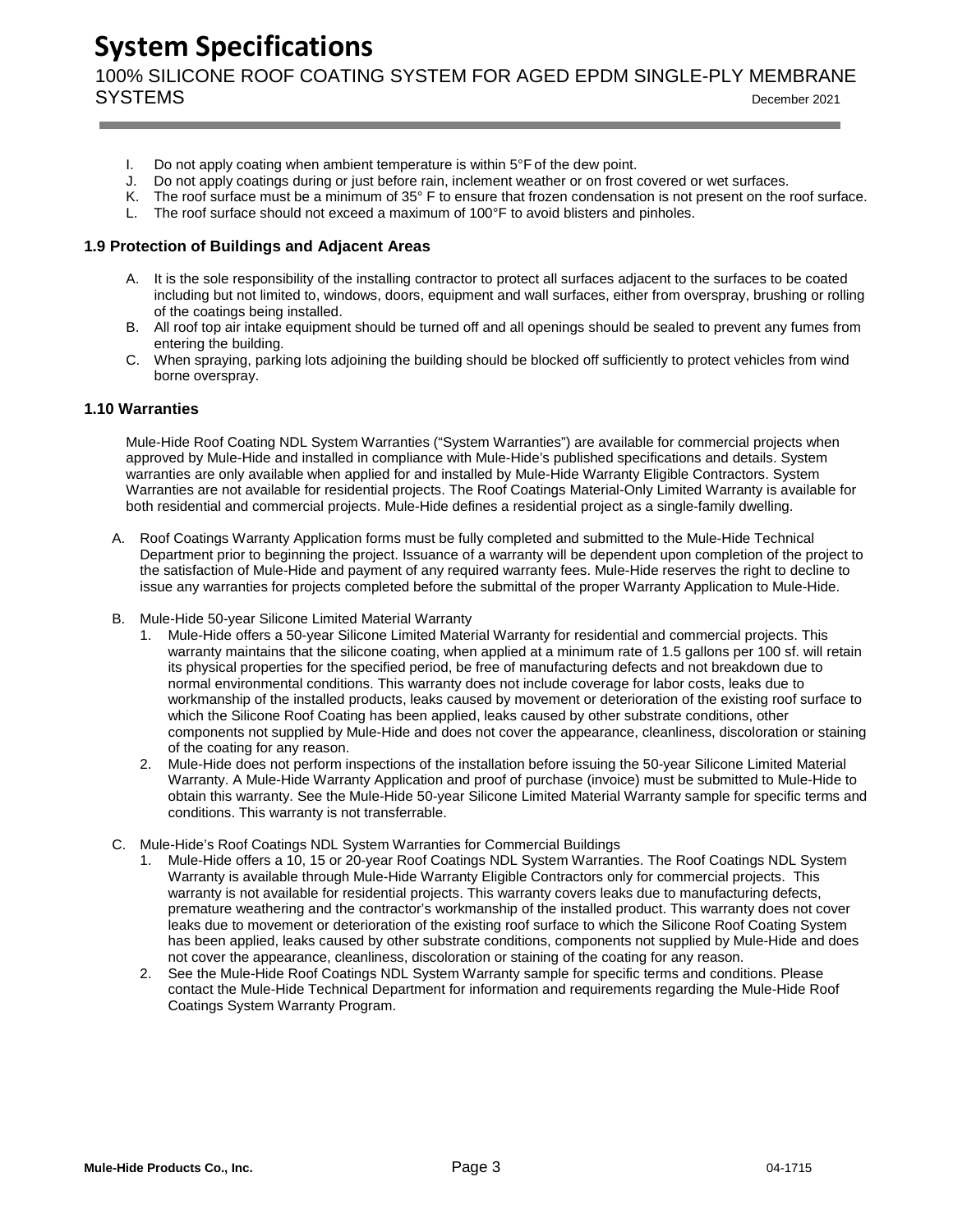100% SILICONE ROOF COATING SYSTEM FOR AGED EPDM SINGLE-PLY MEMBRANE SYSTEMS December <sup>2021</sup>

| Mule-Hide Roof Coatings System warranties require the following minimum application rates: |  |  |  |
|--------------------------------------------------------------------------------------------|--|--|--|
| Table 1                                                                                    |  |  |  |

| <b>Warranty Type</b> | Cleaner                                                                                                                                                                                                             | Primer                                                                   | <b>Seams</b>                                                                                                                                                                                                             | 100% Silicone Roof<br>Coating                            |
|----------------------|---------------------------------------------------------------------------------------------------------------------------------------------------------------------------------------------------------------------|--------------------------------------------------------------------------|--------------------------------------------------------------------------------------------------------------------------------------------------------------------------------------------------------------------------|----------------------------------------------------------|
| 10-year              | Clean with 115<br>Cleaner applied with<br>low pressure sprayer<br>then power washed.                                                                                                                                | If priming, use 1 coat<br>of Multibase SB @<br>1.5 gal/100 sf<br>minimum | 100% Silicone Sealant brush<br>applied 4" wide $@$ 3.3 gal/100<br>linear feet centered over seam<br>edge. Or 100% Silicone Roof<br>Coating applied $4$ " wide $@$ 2.3<br>gal/100 linear feet centered<br>over seam edge. | 1 coat @ 1.5<br>gal/100 sf (24 wet<br>mils, 23 dry mils) |
| $15$ -year           | Clean with 115<br>Cleaner applied with<br>low pressure sprayer<br>then power washed.                                                                                                                                | If priming, use 1 coat<br>of Multibase SB @<br>1.5 gal/100 sf<br>minimum | 100% Silicone Sealant brush<br>applied 4" wide $@$ 3.3 gal/100<br>linear feet centered over seam<br>edge. Or 100% Silicone Roof<br>Coating applied 4" wide $@$ 2.3<br>gal/100 linear feet centered<br>over seam edge.    | 1 coat @ 2.0 gal/100<br>sf (32 wet mils, 31<br>dry mils) |
| 20-year              | Clean with 115<br>If priming, use 1 coat<br>Cleaner applied with<br>of Multibase SB @<br>1.5 gal/100 sf<br>low pressure sprayer<br>gal/100 linear feet centered<br>minimum<br>then power washed.<br>over seam edge. |                                                                          | 100% Silicone Sealant brush<br>applied 4" wide $@$ 3.3 gal/100<br>linear feet centered over seam<br>edge. Or 100% Silicone Roof<br>Coating applied 4" wide @ 2.3                                                         | 1 coat @ 2.5 gal/100<br>sf (32 wet mils, 31<br>dry mils) |

Note:

- Minimum application rates listed do not include thickness of primers or areas where additional coatings and reinforcement are required.
- All side-laps and end-laps of the roofing membrane that are in the low-sloped plane of the roof are to be inspected with a seam probe. Seams that are determined to be improperly installed or have lost their performance need to be repaired with like membrane and then treated with the required seam-sealer, flashing compound or silicone coating at the application rates listed above.

# **Part 2 Products**

# <span id="page-4-0"></span>**2.1 General**

- A. The components of the Mule-Hide Silicone Roof Coating System shall be products manufactured or supplied by Mule-Hide Products Co., Inc.
- B. Components other than those supplied or manufactured by Mule-Hide may be submitted for review and acceptance by Mule-Hide's Technical Department. Any product requested for review and acceptance must be submitted prior to the job start. Mule-Hide's acceptance of any other product is based solely on chemical compatibility and published performance data provided by the component manufacturer. Other components may be considered on a job-by-job basis and must be approved in writing by Mule-Hide's Technical Department. Mule-Hide offers no warranty or guarantee for the performance or suitability of any component not supplied or manufactured by Mule-Hide.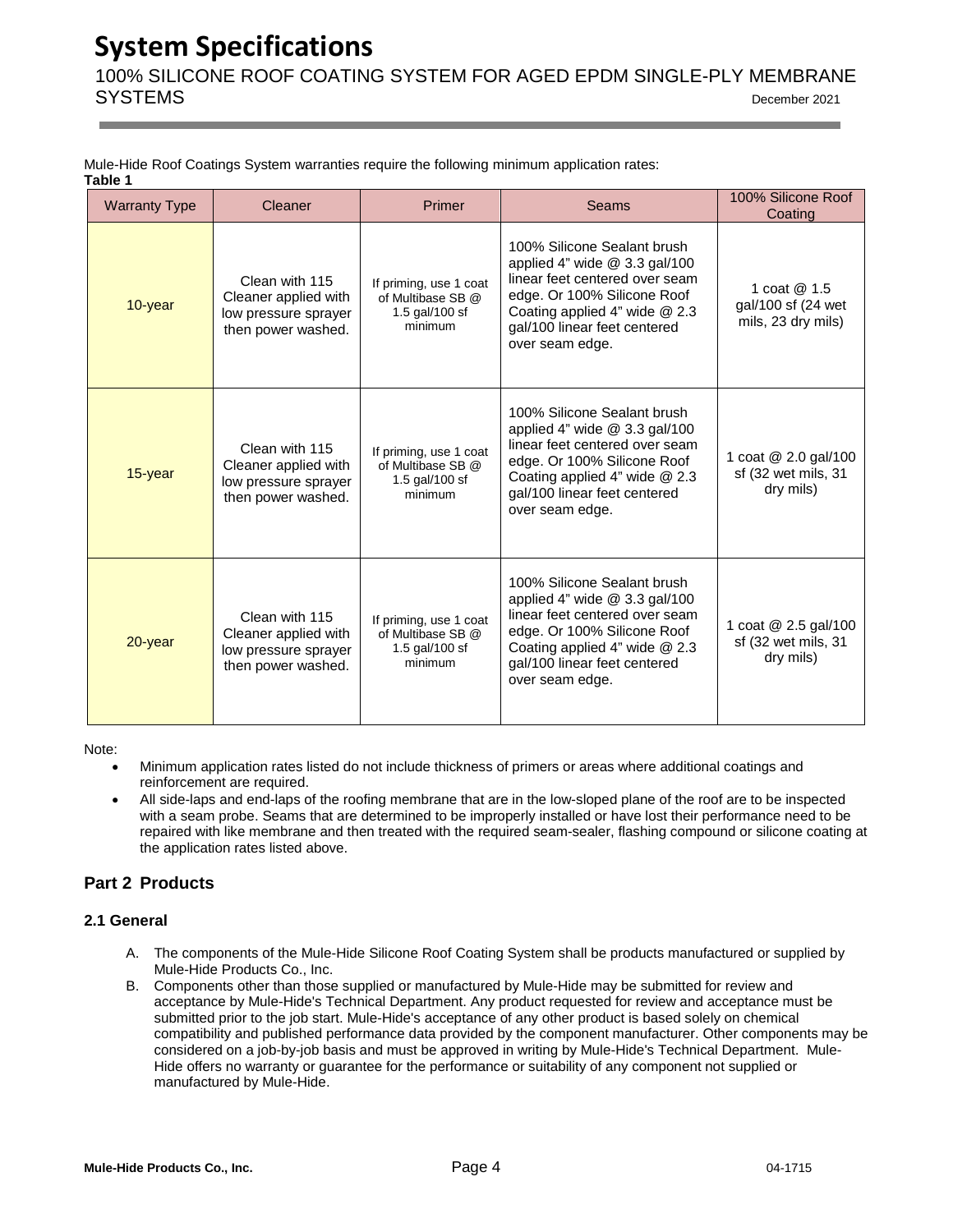100% SILICONE ROOF COATING SYSTEM FOR AGED EPDM SINGLE-PLY MEMBRANE SYSTEMS December <sup>2021</sup>

# <span id="page-5-0"></span>**2.2 Products**

The following Mule-Hide materials must be used to install Mule-Hide Silicone Roof Coating Systems. Mule-Hide will not warrant any application where another manufacturer's product is substituted for a Mule-Hide product. All products listed below are physically and chemically compatible with each other.

- A. **115 Cleaner** a biodegradable detergent wash suitable for cleaning and preparing metal and aged roof surfaces (including but not limited to smooth BUR, modified bitumen, EPDM, TPO, Hypalon (CSPE) and PVC roof systems).
- B. **Si 2-Part Epoxy Primer** a 2-part epoxy intended for preparing existing smooth surfaced asphalt roofs and modified bitumen prior to coating with Mule-Hide's 100% Silicone Roof Coating or 100% Silicone Sealant. The application rate is .25 gal/100 sf for smooth and granulated surfaces.
- C. **Multibase SB** a one-component acrylic coating used as primer for granulated and smooth modified surfaces. The application rate is 1.5 gal/100 sf for smooth and granulated surfaces.
- D. **100% Silicone Sealant** a high solids, moisture-cure silicone sealant intended for sealing joints in masonry, architectural metal, metal roof seams and fasteners and miscellaneous repairs prior to coating.
- E. **100% Silicone Roof Coating** This product is a 100% silicone based, single-component roof coating that creates a barrier that is resistant to normal weathering, is durable, breathable and weatherproof. This product meets or exceeds the requirements of ASTM D6694. Refer to the Mule-Hide Product Data Sheets for physical properties and additional information.
- F. **MP Liquid Sealant** a single component, non-shrink, polyurethane sealant used for filling/topping pitch pans.
- G. **ShapeShift Pitch Pans** high-strength polymer straight and outside corner sections that snap-lock together to create custom sized pitch pans to seal around various roof penetrations.
- H. **Walkway Granules** Mule-Hide Walkways granules are colored EPDM granules available in gray or safety yellow used with the 100% Silicone Roof Coating to provide a non-slip surface over a Mule-Hide Silicone Roof Coating System in areas of foot traffic or service areas.
- I. **Tietex® 325 Poly Fabric –** a stitch-bonded polyester product that offers high-strength properties with good elongation for excellent thermal stress force accommodations. Tietex 325 Poly Fabric is a soft polyester that will readily conform to surface irregularities and is easy to handle.

# <span id="page-5-1"></span>**2.3 Equipment**

A. Spray Equipment (optional) – Mule-Hide recommends the Graco GH 933ES Hi-Flo Big Rig sprayer with a Monarch 5:1 pump, 3/4" material hose (7,250 psi) up to 250 ft., 1/2" whip, XHF spray gun (7,250 psi) with a XDF 7,250 psi tip (.029 - .035). The recommended pressure at the gun should be 3,000 psi while spraying (Note: Pump lower must be set to maximum lower-ball travel). Please contact Mule-Hide Technical Department for more detailed information.

Note: Use of the Monarch pump requires the use of an air compressor capable of delivering 20CFM @ 90 psi.

- B. Miscellaneous equipment includes 3/4" to 1-1/4" nap, lint free, 9" roller covers and rollers, 6' handles, 4" double wide chip brushes, roofers' trowels, scissors for cutting fabric and a 1/2" power drill with mixing attachment.
- C. Miscellaneous hand and power tools may be required to complete any repairs to the existing roof.

# **Part 3 Execution**

# <span id="page-5-2"></span>**3.1 Examination**

- A. Prior to bidding the project a pre-inspection of the roof should take place with the Warranty Eligible Contractor and a Mule-Hide representative to review the conditions of the roof and determine if the roof is suitable for the application of a Mule-Hide Silicone Roof Coating System.
- B. Adhesion Tests
	- 1. The decision to perform adhesion tests should be determined at the time of the pre-inspection. Any EPDM roof systems having an existing coating covering the roof surface shall be required to have adhesion tests performed. While adhesion tests are not always needed when coating a bare metal roof, they are required when the metal panels are pre-painted or are covered with an existing coating applied that will not be removed. While there is no actual ASTM test method for field testing of adhesion for roof coatings, many manufacturers will reference ATSM D903 or ASTM D3359. Mule-Hide follows ASTM D903 and ASTM D6083 with modifications.
	- 2. When an adhesion test is needed follow the procedure outlined in Mule-Hide Technical Bulletin 1803, Roof Coating Adhesion Test and submit the test results to the Mule-Hide Technical Department for review and comment.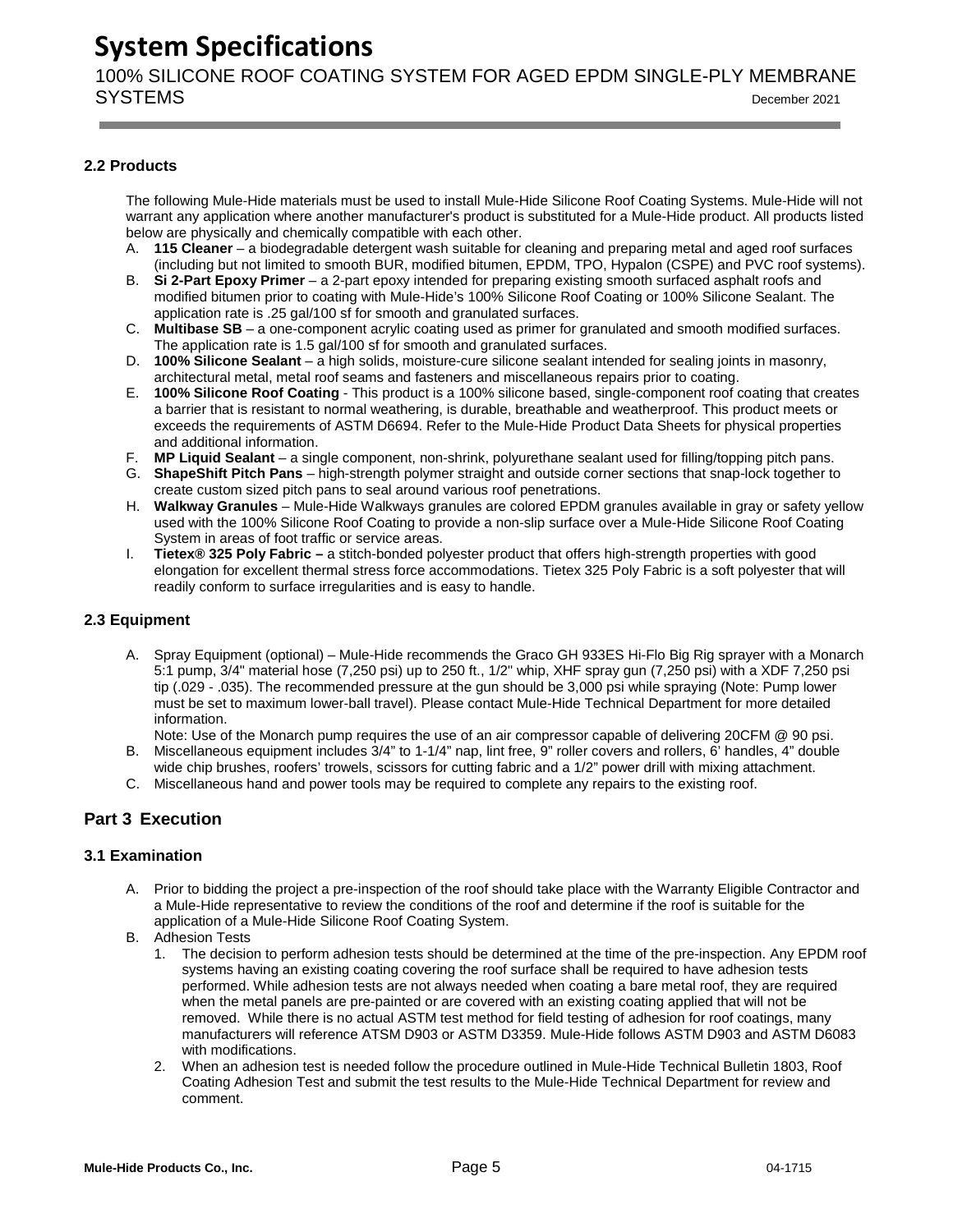100% SILICONE ROOF COATING SYSTEM FOR AGED EPDM SINGLE-PLY MEMBRANE SYSTEMS December <sup>2021</sup>

# <span id="page-6-0"></span>**3.2 Existing Conditions and Remedies**

- A. Prior to the commencement of work, the roof shall be re-inspected and any conditions not included in the roof survey shall be added and noted. All new information must be communicated to the Mule-Hide prior to starting work.
- B. The existing EPDM roof assembly must be structurally sound, watertight and free of shrinkage, buckling, unacceptable ponding conditions, encapsulated moisture, open seams, open or damaged flashings, loose terminations or other serious defects. Do not install the Silicone Roof Coating System over saturated substrates or insulation.
- C. Defects and leaks shall be remedied prior to the installation of the Silicone Roof Coating System. Follow original manufacturers repair methods, or refer to the NRCA Repair Manual for Low-Slope Membrane Roof Systems for individual condition repairs of defects or contact Mule-Hide Technical Department for recommendations. If repairs are extensive, contact Mule-Hide Technical Department for recommendations.
- D. Drains are recommended to be installed to allow positive drainage of the roof surface. Retained water may not cover more than 5% of the roof surface. If it is not possible to install drains, areas of ponding (must evaporate within 48 hours as defined by NRCA) may be eliminated by filling with insulation and installing new EPDM materials similar to the existing roof system before installing the Silicone Roof Coating System. Any areas where ponding remains beyond 48 hours shall require an increased rate of at least 1 (one) additional gallon per 100 sf.
- E. Existing insulation, membrane and all fasteners shall be inspected for insulation damage, membrane damage and fastener back out. Should any of these conditions exist, contact Mule-Hide Technical Department to determine a proper repair procedure.
- F. Any wet insulation must be removed and replaced with similar new insulation. Contact Mule-Hide Technical Department for recommendations for repairs to the EPDM membrane. Depending on the extent of wet insulation, a complete replacement of the existing roof system may be required. Mule-Hide requires moisture scans be completed followed with core cuts to confirm the condition of the insulation and substrate.
- G. Existing flashings shall be properly terminated according to NRCA guidelines or the original membrane manufacturer's specifications. Defective terminations shall be remedied. Damaged flashings shall be repaired prior to installation of the Silicone Roof Coating System.
- H. Curbs and penetrations must not interrupt the flow of water off the roof. If defects are present, install crickets to divert water around the penetrations.
- I. All existing field seams shall be checked and repaired as necessary prior to the installation of the Silicone Roof Coating System.
- J. The existing roof system must be returned to a sound, watertight condition prior to installation of the Silicone Roof Coating System.
- K. The contractor should contact Mule-Hide Technical Department for recommendations to make repairs to the existing EPDM membrane.

# <span id="page-6-1"></span>**3.3 Surface Preparation**

- A. Mechanically remove all loose coatings and/or patching material as is possible. Wire brush to remove any areas of scaly rust on any metal surfaces to be coated. Remove all debris, dirt and other loose contaminants from the roof surface prior to cleaning.
- B. The roof surface shall be cleaned with Mule-Hide 115 Cleaner in accordance with Mule-Hide's most current Product Data Sheet. **Do not dilute the 115 Cleaner**. Apply direct to the roof with a mop, pump sprayer or other suitable low-pressure sprayer at a rate of 1 gallon per 100 square feet. Avoid contact with painted surfaces or vinyl siding. Allow wet contact with the roof surface for a minimum of 15 minutes. Areas that are heavily contaminated or working in hotter temperatures may require an increased application rate from 1 gallon to 2 gallons per 100 square feet. Rewet the membrane with additional cleaner if needed. Agitate roof surface with stiff bristle broom or orbital scrubber. Heavily contaminated areas may require multiple cleanings with scrubbing to obtain a clean membrane.
- C. Rinse the roof surface with clean water and a minimum 2,000 psi power washer until no 115 Cleaner residue remains. Allow roof to dry completely prior to system installation. Spot check the dried membrane with a clean rag by wiping the surface of the membrane to determine if any residue remains. If the cloth shows signs of residue (dirt or chalk), then repeat the rinsing of the membrane. A second cleaning application may be required.
- D. The contractor must be careful not to damage the existing membrane or inject water into the system while cleaning.
- E. Check local building ordinances for acceptable disposal of the rinse water. Many areas do not permit discharge into sewer systems or water containment areas. Compliance with local building codes and ordinances is the sole responsibility of the contractor.
- F. After cleaning of any substrate in preparation for the application of coating system components (primer, flashing grade, base and top coat as appropriate) the application should begin as soon as practical and weather conditions allow. If this cannot occur within three to five days of cleaning, the substrate must be checked to ensure it has not become contaminated prior to the installation of these components. Rainfalls during this period can allow items like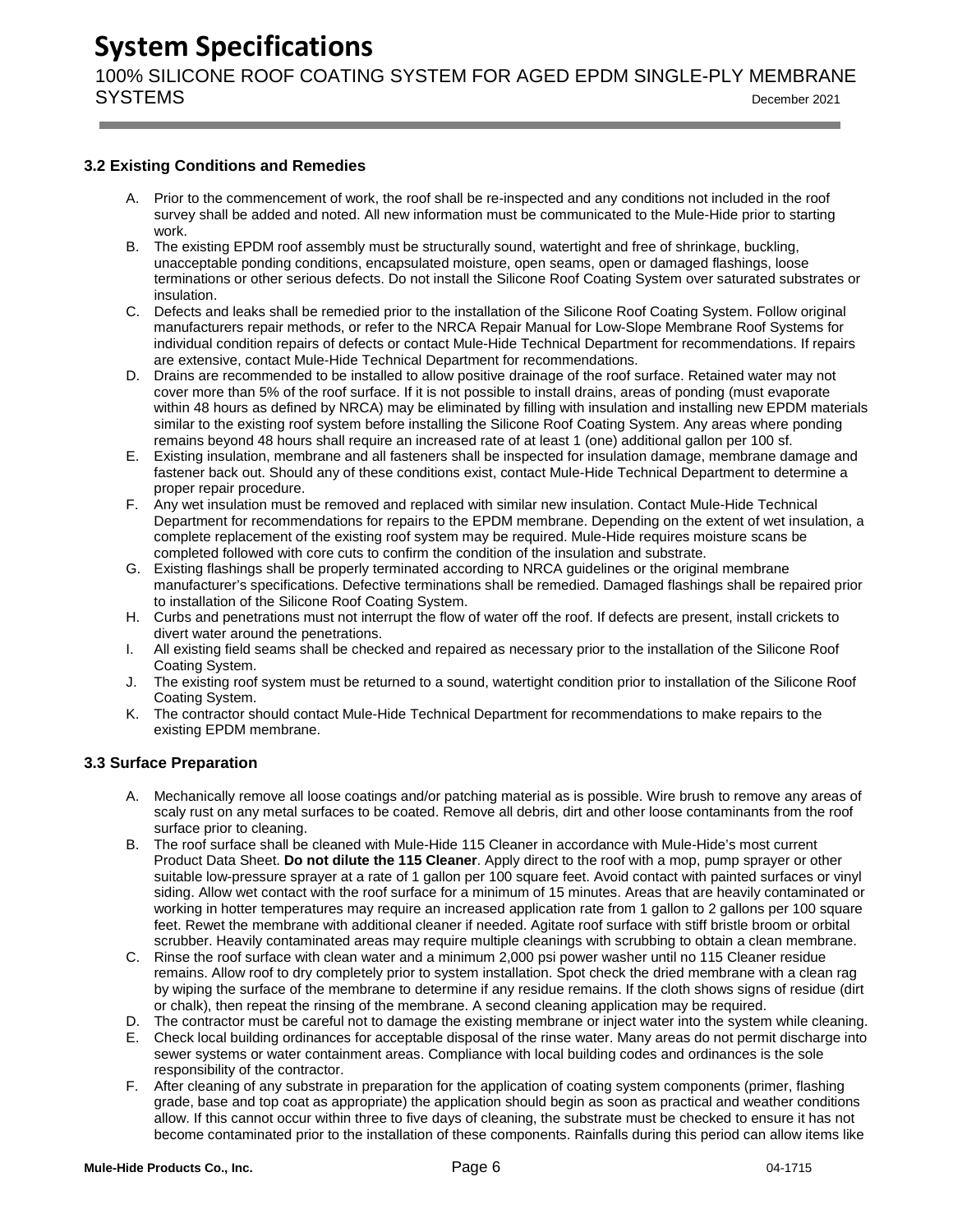100% SILICONE ROOF COATING SYSTEM FOR AGED EPDM SINGLE-PLY MEMBRANE SYSTEMS December <sup>2021</sup>

dust and pollen to be deposited on a freshly cleaned substrate causing contamination that will require additional cleaning.

- G. All substrates must be clean and dry prior to priming or coating.
- H. Areas of light ponding water must evaporate within 48 hours as defined by the NRCA and should be treated with an additional 1.0 gallon of 100% Silicone Roof Coating, beyond the recommended application rate required for the specified warranty duration.

# <span id="page-7-0"></span>**3.4 Application**

All prep work including completion of flashings, seams, penetrations when using EPDM materials and accessories shall be completed prior to priming or coating the roof surface. Areas requiring priming and other details using silicone products shall be completed prior to coating the roof surface.

- A. Field Seams
	- 1. Fully intact seams in good condition shall be coated with Mule-Hide 100% Silicone Roof Coating. The 100% Silicone Roof Coating shall be applied in a strip 4" wide centering over the seam edge at an application rate of 2.3 gal/100 linear feet (112 wet mils). Allow to dry until the next day (minimum of 12 hours) before coating the roof surface with the 100% Silicone Roof Coating.
	- 2. An option to 100% Silicone Sealant is to strip seams and end laps with Mule-Hide 100% Silicone Sealant. The 100% Silicone Sealant shall be applied approximately 1/8" thick in a strip 4" wide centering over the seam edge and tapered on the edges at an application rate of 3.3 gal/100 linear feet. Allow to dry until the next day (minimum of 12 hours) before coating the roof surface with the 100% Silicone Roof Coating.
- B. Any previously repaired seams using greater than 6" wide repair material and in good condition will require the edges of all repair stripping or patches sealed with 100% Silicone Sealant applied as listed in preceding paragraph 3.4.A.
- C. The procedures for sealing the seams are used as the basis for all other stripping and flashing applications. If not specified, the overlaps and minimum reinforcements from this section should be used.
- D. Flashings and Penetrations
	- 1. All EPDM flashed curbs and walls shall have all flashing edges and seams (vertical and horizontal) addressed in the same manner as the field seams.
	- 2. Corners of curbs and parapets are coated with 100% Silicone Sealant at a rate of  $1/8<sup>th</sup>$  of an inch thick (125 wet mils). Apply with a brush or trowel 4" wide (2" out from the corner on each side) and 1/8" to 1/4" thick tapering all edges. Allow to dry until the next day (minimum of 12 hours) prior to applying the 100% Silicone Roof Coating.
	- 3. Scuppers are flashed using 100% Silicone Roof Sealant installed a minimum of 2" into the throat of the scupper, 3" minimum onto the wall or deck surrounding the scupper opening and approximately 1/8" thick.
	- 4. Pipes are flashed using 100% Silicone Roof Sealant. If priming, allow primer to dry a minimum of 6 hours prior to application of the 100% Silicone Roof Sealant.
	- 5. If the pipe flashings are in sound condition,100% Silicone Sealant may be applied with a brush or trowel approximately 1/8" thick around the pipe base extending from the base of the pipe out approximately 3". The sealant shall also be applied vertically a minimum 8" (where possible) encapsulating the existing flashing to the point of termination.
	- 6. Sealant pockets are flashed similar to pipes. The entire top of the pocket and penetrations (minimum 1" onto the penetration) are coated with 100% Silicone Roof Coating.
	- 7. Sealant pockets in sound condition may be coated with the 100% Silicone Sealant applied with a brush or trowel 1/8" to 1/4" thick fully encapsulating the sealant pocket. Sealant should extend out from the base of the pocket a minimum of 3" on all sides with edges tapered to provide a smooth transition for the 100% Silicone Roof Coating.
	- 8. Drains shall have a bead of 100% Silicone Sealant applied and feathered at the rear of the drain ring.
	- 9. Whenever using the 100% Silicone Sealant always allow the sealant to dry until the following day (minimum of 12 hours) prior to applying the 100% Silicone Roof Coating.
- F. Waterways, Valleys, and Areas Which Retain Water
	- 1. Areas identified, after being primed as necessary, should be treated with an additional 1.0 gallon per 100 sf of 100% Silicone Roof Coating beyond the recommended application rate required for the specified warranty duration.
- G. Silicone Roof Coating Application
	- 1. Make sure all roof surfaces to receive the roof coating, are clean, free of any contamination or debris and are dry. Make sure all prep work is completed and dry prior to starting coating of the roof surface.
	- 2. Thoroughly stir all containers of 100% Silicone Roof Coating prior to application. Do not thin this product. This product cures through absorption of moisture from the air. Avoid entraining air when mixing. Do not mix at high speeds. Dry time will be faster in humid conditions. Do not apply this product over damp or wet surfaces.